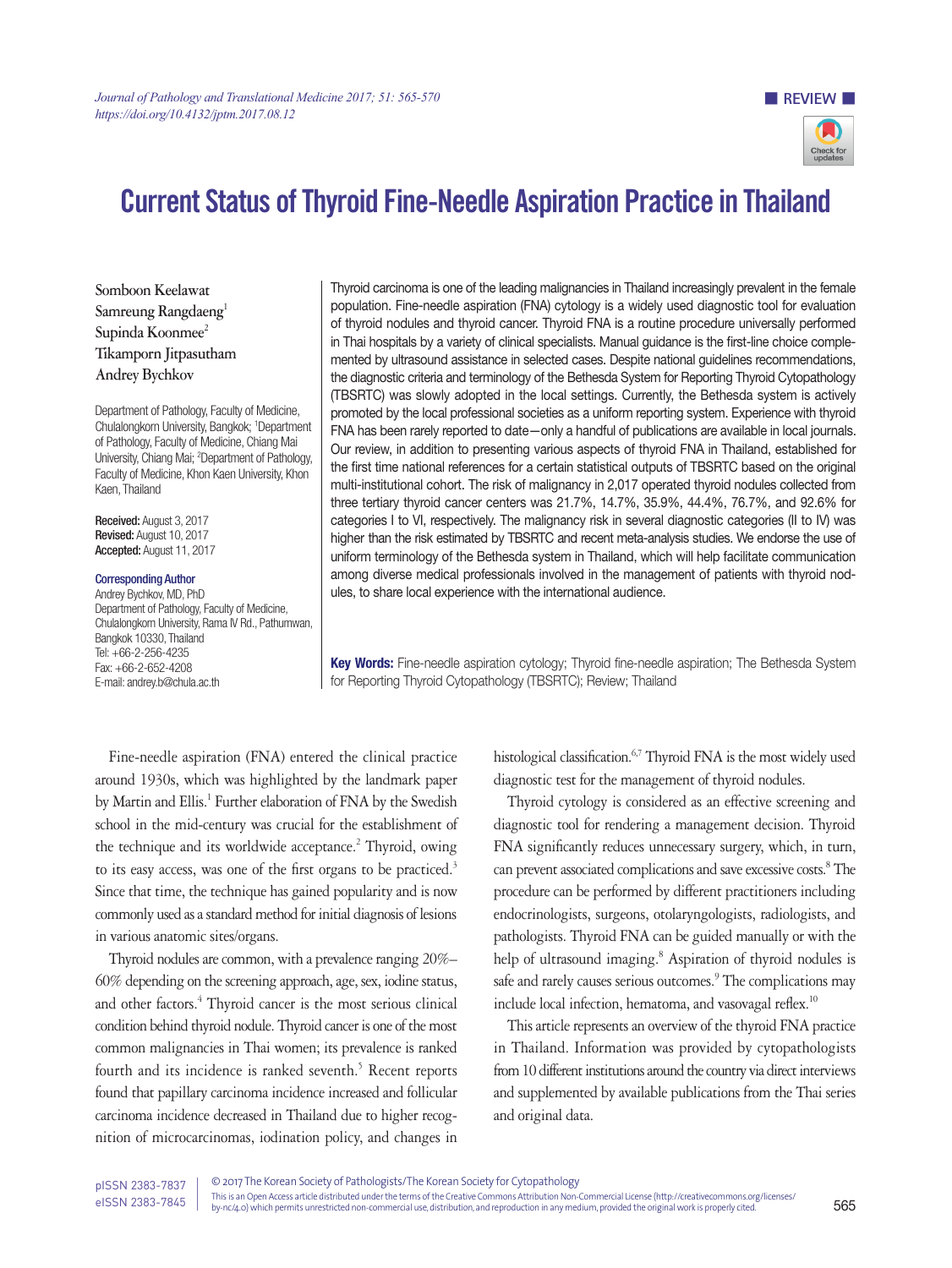# HISTORY OF THYROID FINE-NEEDLE ASPIRATION PRACTICE IN THAILAND

It is unclear in exactly what year thyroid FNA practice has started in Thailand. It is known that endocrinologists were the pioneers to experience thyroid FNA in Thailand. Aside from performing the procedure, they were also responsible for interpretation of the cytologic findings. Pathologists started to play a role in this area as interpreters of thyroid cytology after 1986. Initially, it was started by senior pathologists from the Institute of Pathology, a referral pathology laboratory center, and Ramathibodi Hospital, a large university based hospital. At present, almost all cases of thyroid FNA cytology are signed out by certified pathologists. General cytopathology and thyroid cytology are the essential parts of the training program for anatomic pathology residents. In addition, there are few endocrinologists signing out thyroid FNA in academic centers. Currently, there is no specific law forbidding medical doctors from practicing pathology or cytology in Thailand; hence, officially it is not illegal for clinicians to sign out pathology cases. Cytotechnologists are not involved in thyroid FNA since their major role is confined to performing cervical screening on Pap smears.

# FINE-NEEDLE ASPIRATION PERFORMERS

FNA procedure is universally performed by clinicians, including endocrinologists, surgeons, radiologists, otolaryngologists, and general practitioners. In academic environment, inexperienced trainees (i.e., residents, young fellows) are frequently responsible to perform FNA, which may contribute to relatively high rates of non-diagnostic results (see below). There are very few pathologists performing this procedure where rapid onsite evaluation can be carried out. The eminent benefit is that, in case of unsatisfactory results, repeat aspiration can be done while the patients are waiting in the aspiration venue, and that preliminary diagnosis may sometimes be provided. Attending clinicians will be able to commence appropriate therapeutic approaches. Thus, patients are more satisfied with the procedure and the waiting time is cut short. However, the disadvantage is that it is time consuming for the pathologists who have to perform the procedure. In general, there is no financial incentive for those who perform FNA in public hospitals. To our knowledge, such services are available only in university based centers by a few dedicated cytopathologists. Core needle biopsy of thyroid nodules is an alternative diagnostic approach performed by some clinicians; however, this practice is very uncommon in Thailand.

# PREPARATION OF THYROID CYTOLOGY SAMPLES

The technique of a smear preparation is rather standard. Briefly, after a smear is placed on a glass slide, another slide is laid on top of the sample material, and then each slide is pulled apart to spread the sample into a thin layer. Both slides are submitted for further staining. Wet smears are fixed in 95% ethyl alcohol or with spray fixatives while air-dried smears are left unfixed. The staining methods for thyroid cytology are not much different between each institute. Conventional Papanicolaou stain is used for wet smears, and air dried samples are stained with Diff-Quik method. Liquid-based preparation for thyroid FNA cytology is rarely used in Thailand, because most cytopathologists are not familiar with the technique and are not trained to interpret these cytologic smears. To our knowledge, this method is used only in a few institutions, which are basically private hospitals.

# THYROID CYTOLOGY REPORTING SYSTEM

Currently, there is no standard format used by all cytopathologists across Thailand, but the Bethesda System for Reporting Thyroid Cytopathology (TBSRTC) is supposed to be the most widely accepted method for reporting thyroid cytopathology. In addition, the Bethesda system is acclaimed by most clinicians and has recently been incorporated into the residency and fellowship training programs in the relevant clinical fields, including otolaryngology, endocrinology, and general surgery. It is also credited in the national guidelines for the diagnosis and treatment of thyroid cancer released by the National Cancer Institute of Thailand.<sup>11</sup>

The Bethesda system has started to be widely recognized locally since 2010 after the well-illustrated explanatory notes were published.12 Prior to the era of TBSRTC, the cytologic reports of thyroid nodules in Thailand were not standardized and varied significantly among institutions and pathologists. At that time, cytology reporting of thyroid lesions was based on specific diagnosis of the lesions, e.g., hyperplasia, thyroiditis, equivocal, goiter, etc. Nowadays, the Bethesda terminology is consistently employed for indeterminate nodules from the categories III, IV, and V. At the same time, benign and malignant lesions are often signed out with a specific diagnosis. Another different issue is that, contrary to TBSRTC recommendations, aspirates with cystic fluid only were considered as benign by some readers and were signed out accordingly. Otherwise, the Bethesda criteria of adequacy that require six groups of 10 well-visualized follicular cells are widely accepted.<sup>13</sup>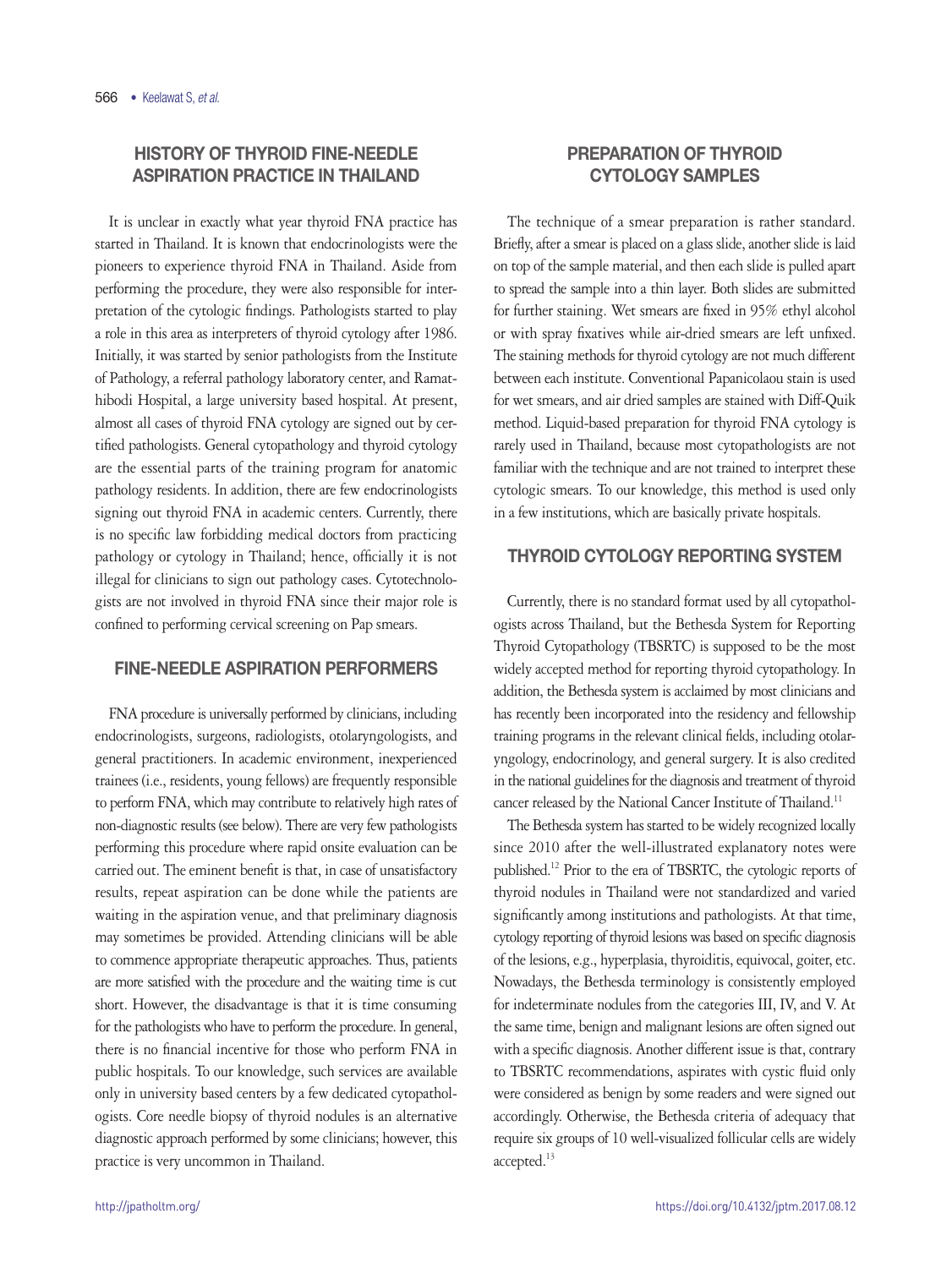## QUALITY ASSURANCE

External quality assurance program for Thai pathologists is aimed to standardize their competencies in cytology interpretation. The program is set up and supported by the Thai Society of Cytology (http://www.thaicytology.org/). All enrolled participants are granted certificates upon successful completion. The cases, which are distributed to all participants, consist of cytology cases from different organs/systems including the thyroid gland. So far, there has been no nationwide thyroid FNA cytologic-histological correlation program similar to the recent Korean multi-institutional project.<sup>14</sup> This issue, as a measure of the quality control, is partially resolved in our original series described below.

## ANCILLARY TESTS

Ancillary methods for thyroid FNA, e.g., immunocytochemistry and molecular studies, are not routinely used in Thailand. Immunostaining in thyroid pathology, either surgical or cytopathology, is not much used because of its insufficient accuracy in distinguishing benign from malignant follicular-patterned lesions and other limitations.15,16 Immunocytochemistry on cell blocks is infrequently employed for differential diagnosis of certain malignancies, such as papillary carcinoma (thyroid transcription factor 1 [TTF-1], thyroglobulin), medullary carcinoma (TTF-1, calcitonin, carcinoembryonic antigen), and metastatic adenocarcinoma (cytokeratin 7, CDX2).<sup>17</sup>

Molecular techniques for preoperative evaluation of indeterminate thyroid nodules are currently being increasingly adopted in the United States.18 Mutation testing is one of the approaches, which potentially can be implemented in our local settings. For example, a presence of the *BRAF*<sup>V600E</sup> mutation is highly concordant with malignant thyroid nodules.<sup>18</sup> However, several limitations including high cost, limited access to equipment, uncertain regulations, and lack of local studies interfere with potential implementation of the molecular testing in Thailand.<sup>19</sup>

# SUMMARY ON FINE-NEEDLE ASPIRATION STUDIES AND UTILITY OF THE BETHESDA SYSTEM IN THAILAND

Three major national academic centers from geographically different parts of the country (King Chulalongkorn Memorial Hospital, Bangkok; Srinagarind Hospital, Khon Kaen; Maharaj Nakorn Hospital, Chiang Mai), where the leading authors are affiliated, were queried to provide their data on thyroid FNA

over the applicable time period, 5–6 years. Since the terminology of TBSRTC was not uniformly used in local settings, especially in the early 2010s, we converted all the cytological diagnoses to the Bethesda system categories.<sup>13,20</sup> Category I (non-diagnostic), in addition to initially unsatisfactory smears, included samples signed out as hemorrhagic content, old hemorrhagic content, cyst with hemorrhage, cystic fluid, and no cells. Category II (benign) included FNA diagnosed as nodular goiter, multinodular goiter, adenomatous goiter/nodule, Hashimoto's/lymphocytic thyroiditis, and colloid fluid/cyst. Categories III–V were usually signed out according to the Bethesda terminology. Category VI (malignant) referred to various malignancies according to their histological type, e.g. papillary carcinoma, anaplastic carcinoma, lymphoma, etc. All the patients who underwent thyroid FNA were matched with thyroid surgical pathology database to find their histological follow-up. Surgical pathology reports were analyzed with a special emphasis on malignancy.

In addition, PubMed and Google Scholar were searched for a combination of keywords: "Thailand," "thyroid," "FNA," and "cytology". All available publications in English and Thai languages released since 1990 were reviewed to obtain information on cytological diagnosis and cytological-histological correlations. The same adjustment of cytological diagnosis to the Bethesda terminology as described above was done, where possible. We found 11 publications (including eight in Thai language) from nine institutions published in local journals from 1991 to  $2017$ <sup>20-30</sup> Currently, there are no published Thai data on thyroid FNA in international journals.

There are several statistical outputs of the Bethesda system. The most acknowledged is a risk of malignancy (ROM), and additional are distribution of fine-needle aspiration cytology samples by the Bethesda category and operation/resection rate, i.e. ratio of surgically excised nodules to all nodules sampled by FNA within a category. Estimated ranges of ROM for the diagnostic categories were provided in the original Bethesda publication.<sup>13</sup> These ranges were further adjusted to the so-called actual ROMs as per numerous original studies and meta-analysis (Table 1). $31-33$ Statistical outputs of the Bethesda system serve as a quality control tool for individual institution and demonstrate concordance with or deviation from national and international standards.

Distribution of thyroid FNA diagnoses by the Bethesda system has been rarely addressed in the Thai publications.<sup>20</sup> Our own data based on 7,447 samples from two institutions are presented in Table 2. There was a high variability not only between the hospitals, but also between departments of the same hospital where the smears were signed out. A notable finding was a high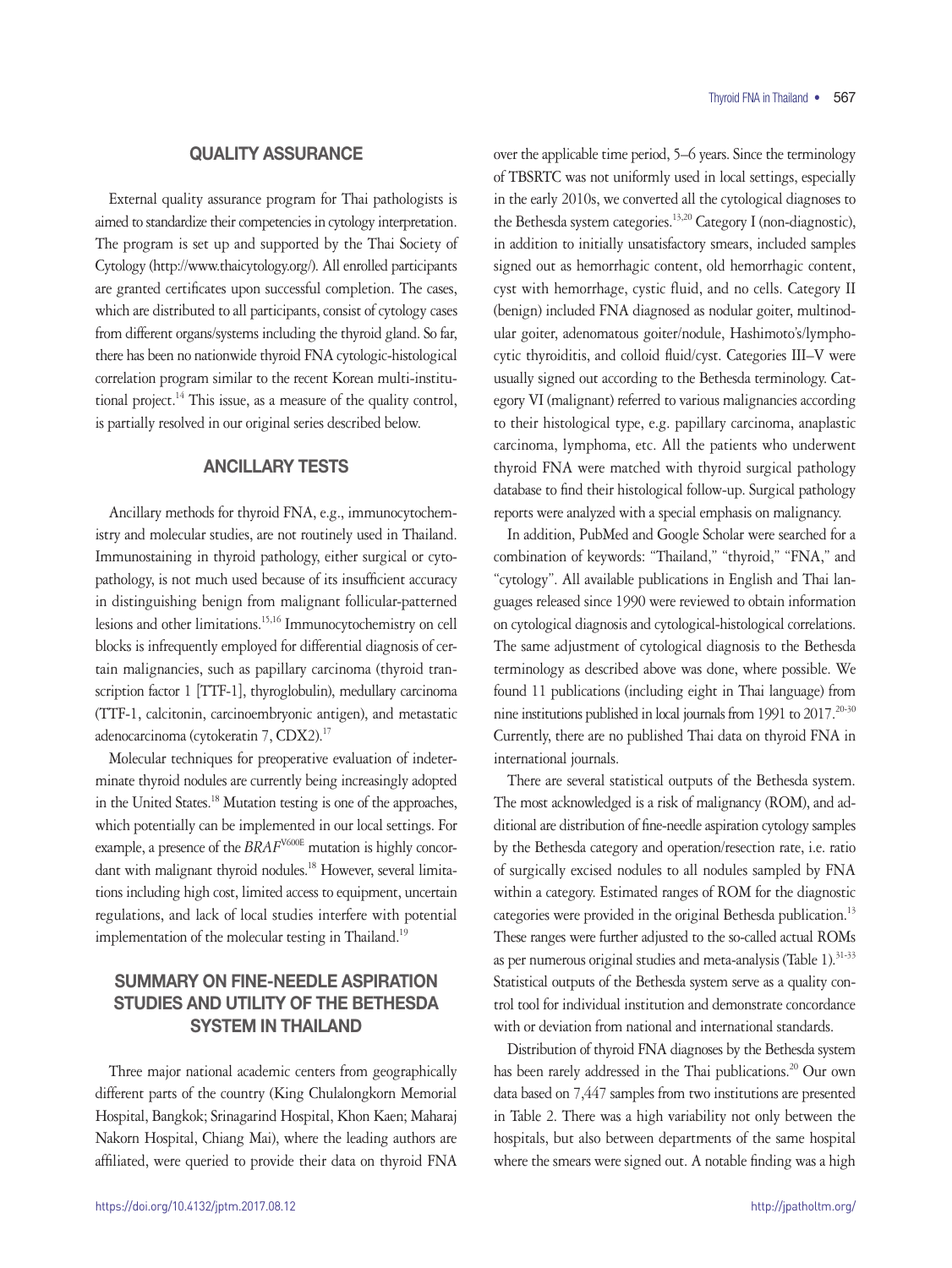### 568 • Keelawat S, *et al.*

| Source                                  | Parameter                             | Mean % (95% CI) |            |               |                           |            |               |  |  |
|-----------------------------------------|---------------------------------------|-----------------|------------|---------------|---------------------------|------------|---------------|--|--|
|                                         |                                       |                 |            | III           | N                         |            | VI            |  |  |
| Cibas et al. (2009) <sup>13</sup>       | <b>Estimated ROM</b>                  | $ -4$           | 0-3        | $5 - 15$      | $15 - 30$                 | $60 - 75$  | 97–99         |  |  |
| Bongiovanni et al. (2012) <sup>31</sup> | Actual ROM, meta-analysis $(n=6,362)$ | 16.8            | 3.7        | 15.9          | 26.1                      | 75.2       | 98.6          |  |  |
| Sheffield et al. $(2014)^{32}$          | Actual ROM, meta-analysis $(n=8.044)$ | $18.7(11 - 26)$ | $6.5(5-9)$ |               | 28.3 (19-38) 33.1 (27-40) | 65 (50-79) | 98.6 (98-100) |  |  |
| Krauss et al. (2016) <sup>33</sup>      | Actual ROM, meta-analysis (n = 8,214) | $12(9-14)$      | $5(3-7)$   | $17(11 - 23)$ | 25 (20–29)                | 72 (61-84) | 98 (97-99)    |  |  |

#### Table 1. Implied and actual ROM according to the Bethesda diagnostic categories

ROM, risk of malignancy; CI, confidence interval.

| <b>Table 2.</b> Distribution of thyroid FNA diagnoses by the Bethesda system |  |  |  |  |  |  |
|------------------------------------------------------------------------------|--|--|--|--|--|--|
|------------------------------------------------------------------------------|--|--|--|--|--|--|

| Hospital                                              | Period years | <b>Thvroid</b> | No. (%) |                           |          |          |         |           |  |
|-------------------------------------------------------|--------------|----------------|---------|---------------------------|----------|----------|---------|-----------|--|
|                                                       |              | nodules        |         |                           | Ш        | IV.      |         | VI        |  |
| KCMH (Department of Pathology), Bangkok <sup>20</sup> | 2010-2015    | 2.762          |         | 1,314 (47.6) 1,127 (40.8) | 108(3.9) | 72 (2.6) | 53(1.9) | 88 (3.2)  |  |
| KCMH (Department of Endocrinology), Bangkok           | 2015-2017    | 1.542          |         | 196 (12.7) 1,274 (82.6)   | 4(0.3)   | 37(2.4)  | 23(1.5) | 8(0.5)    |  |
| Chiang Mai University                                 | 2011-2015    | 3.143          |         | 672 (21.4) 2,141 (68.1)   | 47(1.5)  | 87(2.8)  | 43(1.4) | 153 (4.9) |  |

FNA, fine-needle aspiration; KCMH, King Chulalongkorn Memorial Hospital.

Table 3. Malignancy rates of the adjusted Bethesda categories by cytological-histological correlation

|                                                   |              |                  | Risk of malignancy in the Bethesda category (%) |               |              |      |      |      |
|---------------------------------------------------|--------------|------------------|-------------------------------------------------|---------------|--------------|------|------|------|
| Hospital                                          | Study cohort | Operated nodules |                                                 | $\mathsf{II}$ | $\mathbb{H}$ | IV   | V    | VI   |
| Srinagarind Hospital, Khon Kaen <sup>21</sup>     | 1984-1990    | 101              | n/a                                             | 11.4          | n/a          | 12.5 | n/a  | 100  |
| Ramathibodi Hospital, Bangkok <sup>22</sup>       | 1988-1990    | 77               | n/a                                             | 8.6           | 31.3         | n/a  | n/a  | 75   |
| Chiang Mai University <sup>23</sup>               | 1996-1999    | 230              | n/a                                             | 2.5           | n/a          | 22.6 | n/a  | 90.2 |
| Chiang Mai University <sup>24</sup>               | 1992-2000    | 174              | n/a                                             | 5.1           | n/a          | 30.6 | 50   | 88.2 |
| Chonburi Hospital <sup>25</sup>                   | 1999-2003    | 97               | 17.4                                            | 9.1           | n/a          | 15.4 | 33.3 | 100  |
| Songklanagarind Hospital, Hat Yai <sup>26</sup>   | 1999-2003    | 341              | n/a                                             | 8.5           | n/a          | 23.2 | 68   | 73.9 |
| Ratchaburi Hospital <sup>27</sup>                 | 2001-2005    | 101              | n/a                                             | 11.4          | n/a          | n/a  | 71.4 | 100  |
| Buddhachinaraj Phitsanulok Hospital <sup>28</sup> | 2005-2009    | 234              | 14.3                                            | 6.8           | 57.1         | 6.1  | 92.9 | 100  |
| Ramathibodi Hospital, Bangkok <sup>29</sup>       | 2005-2008    | 469              | 28.4                                            | 9.5           | n/a          | 42.4 | 86.7 | 100  |
| Siriraj Hospital, Bangkok <sup>30</sup>           | 2002-2004    | 60               | n/a                                             | 5.6           | n/a          | 37.5 | n/a  | 100  |

Modified from Limlunjakorn *et al*. J Med Assoc Thai 2017;100:783-92, with permission of Medical Association of Thailand.20 n/a, not available.

rate of non-diagnostic category, which approached almost 50% at the King Chulalongkorn Memorial Hospital (KCMH), Bangkok. This extremely high rate was addressed in our previous study.<sup>20</sup> Briefly, it was attributed to several factors such as unskilled operators (resident physician trainees), absence of ultrasound guidance, and high prevalence of cystic nodules in the local population.20 Currently, a special training program for residents is implemented to fix this issue. It is interesting that another department at the same hospital (Department of Endocrinology), where the sampling is performed by experienced staff and often with ultrasound guiding and rapid onsite evaluation, had much more acceptable level of non-diagnostic aspirates, 12.7% (Table 2). Cyst fluid only is another contributing factor to the non-diagnostic category.13,34 Based on our experience at the KCMH, 10% (Department of Pathology) to 40% (Department of Endocrinology) of all non-diagnostic smears were cyst fluid only aspirates.

Benign thyroid FNA samples were the most prevalent among

all the diagnostic categories (Table 2), which is concordant with the international experience.<sup>31-33</sup> Collectively, indeterminate categories III–V were 4.2% to 8.4% (Table 2). Resection rates for each diagnostic category based on 5,905 FNA from the KCMH, Bangkok and Chiang Mai University were as follows: 13.3% (category I), 22.0% (category II), 30.3% (category III), 68.6% (category IV), 56.3% (category V), and 50.2% (category VI).

Local experience with thyroid FNA in the pre-Bethesda era is summarized in Table 3. There were only 10 publications in 23 years, which basically had obvious limitations including small sample size, poor design, poor data presentation, etc. There was a high diversity in the terminology used. None of the recent studies published in 2010–2013 adopted the Bethesda system. After adjustment according to TBSRTC criteria, we found that ROM in each category was generally comparable to the range described by the Bethesda system (Table 3). The issue of indeterminate nodules was not well explored, partially due to diverse terminology. To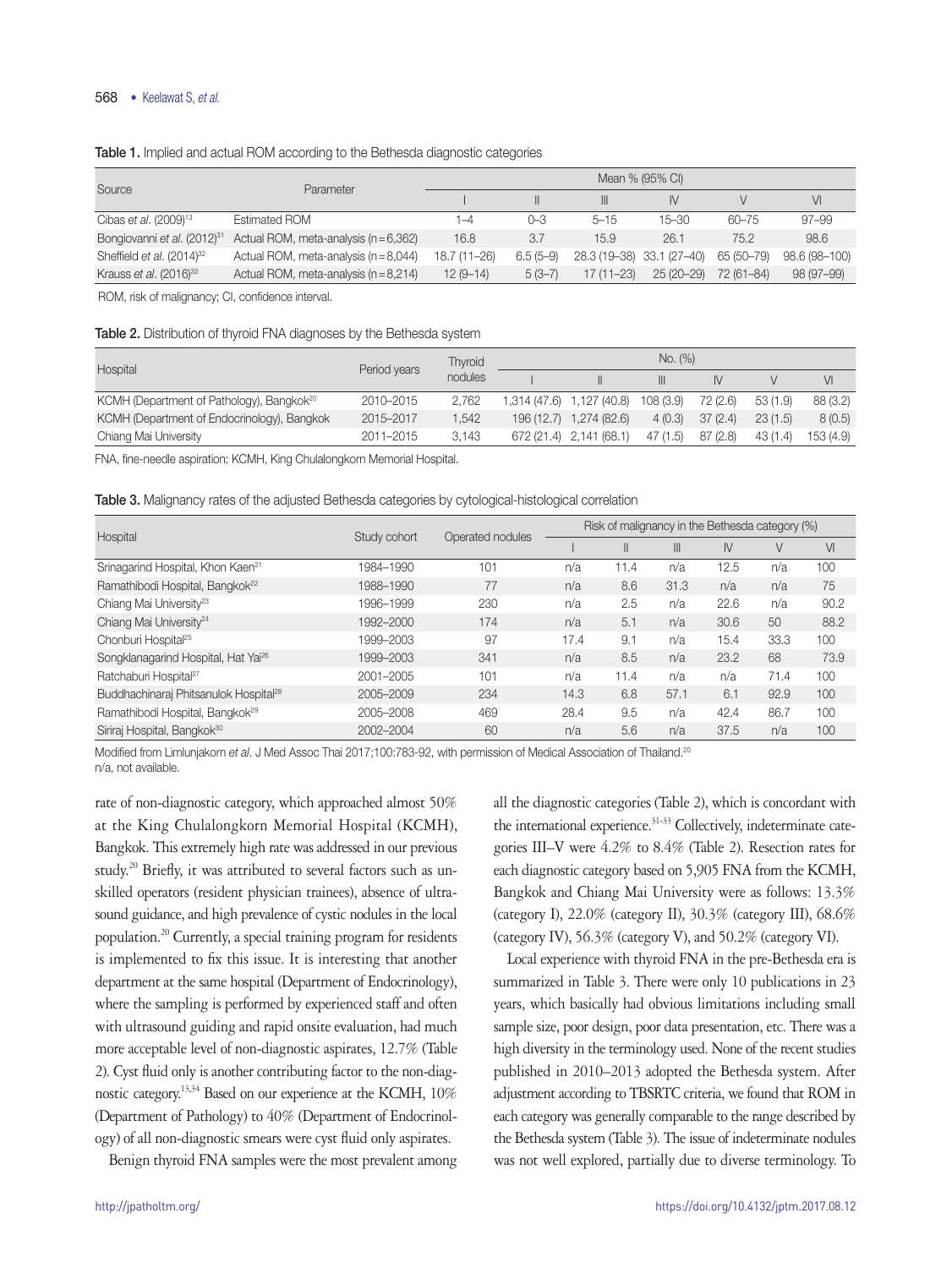| Hospital                                  | Year      | Operated<br>nodules | Risk of malignancy in the Bethesda category, n (%) |                |               |               |              |                |  |
|-------------------------------------------|-----------|---------------------|----------------------------------------------------|----------------|---------------|---------------|--------------|----------------|--|
|                                           |           |                     |                                                    |                |               |               |              | $\vee$         |  |
| KCMH, Bangkok <sup>20</sup>               | 2010-2015 | 457                 | 20/104 (19.2)                                      | 29/207 (14)    | 11/29 (37.9)  | 9/43(20.9)    | 22/27 (81.5) | 44/47 (93.6)   |  |
| Srinagarind Hospital, Khon Kaen 2011-2015 |           | 701                 | 60/265 (22.6)                                      | 37/243 (15.2)  | 23/70 (32.9)  | 14/24 (58.3)  | 25/32 (78.1) | 62/67 (92.5)   |  |
| Chiang Mai University                     | 2011-2015 | 859                 | 35/161 (21.7)                                      | 76/513 (14.8)  | 8/18(44.4)    | 36/66 (54.5)  | 19/27 (70.4) | 68/74 (91.9)   |  |
| Mean/Total                                |           | 2.017               | 115/530 (21.7)                                     | 142/963 (14.7) | 42/117 (35.9) | 59/133 (44.4) | 66/86 (76.7) | 174/188 (92.6) |  |

Table 4. Risk of malignancy per the Bethesda diagnostic category

conclude, a majority of existing publications do not adequately represent the Thai experience with thyroid FNA.

To address cytologic-histologic correlations and the ROM for the Bethesda diagnostic categories, we collected a cohort of 2,017 thyroid nodules with surgical follow-up from three institutions (Table 4). Malignant diagnoses on histopathology were mainly papillary carcinoma, followed by follicular and Hurthle cell carcinomas, as well as rare cases of anaplastic, insular, and medullary thyroid carcinomas, thyroid lymphomas and secondary malignancies. Mean ROM for all the categories except for malignant in our cohort was higher than the ROM estimated by TBSRTC or provided by the meta-analysis studies (Table 1). We found particularly high malignancy rate for the categories II (14.7%), III (35.9%), and IV (44.4%) whereas a ROM in malignant category (92.6%) was lower than expected. There may be several reasons which contribute to these deviations, such as interpretation errors, co-existence of dominant benign nodule and cancer, tertiary center bias, etc. In addition, there was a variation among the three institutions. For instance, the low ROM for category IV and high ROM for category V was noted in the KMCH (Table 4). Nevertheless, we believe that our multi-institutional study has established for the first time a reference range of the ROM for the Bethesda diagnostic categories in Thailand.

## **CONCLUSION**

Thyroid FNA is a routine procedure universally performed in Thai hospitals by a variety of clinical specialists. The number of thyroid aspirations is growing, which is reflected by the increasing workload of general and head-neck pathologists and also cytopathologists who basically evaluate cytologic smears. TBSRTC was slowly adopted in local settings, but currently it is actively promoted as a uniform reporting system by the local professional societies. This review, in addition to presenting various aspects of thyroid FNA in Thailand, provides for the first time national references for several statistical outputs of the Bethesda system based on our original multi-institutional cohort. A notable finding was that the ROM in several diagnostic categories (II to

IV) was higher than the malignancy risk established by TBSRTC. We endorse the use of uniform terminology of the Bethesda system in local settings, which will help facilitate communication among diverse medical professionals involved in the management of patients with thyroid nodules, and with the international audience.

#### **Conflicts of Interest**

No potential conflict of interest relevant to this article was reported.

### **Acknowledgments**

We wish to acknowledge the contribution of Dr. Panudda Srichomkwun, MD (Division of Endocrinology and Metabolism, Department of Medicine, Faculty of Medicine, Chulalongkorn University).

## **REFERENCES**

- 1. Martin HE, Ellis EB. Biopsy by needle puncture and aspiration. Ann Surg 1930; 92: 169-81.
- 2. Diamantis A, Magiorkinis E, Koutselini H. Fine-needle aspiration (FNA) biopsy: historical aspects. Folia Histochem Cytobiol 2009; 47: 191-7.
- 3. Bibbo M. Comprehensive cytopathology. Philadelphia: Saunders, 1991.
- 4. Dean DS, Gharib H. Epidemiology of thyroid nodules. Best Pract Res Clin Endocrinol Metab 2008; 22: 901-11.
- 5. Tangjaturonrasme N, Vatanasapt P, Bychkov A. Epidemiology of head and neck cancer in Thailand. Asia Pac J Clin Oncol 2017 Aug 16 [Epub]. https://doi.org/10.1111/ajco.12757.
- 6. Bychkov A. A pathologist's perspective on thyroid cancer trends in Thailand. Cancer Epidemiol 2017; 47: 133-4.
- 7. Bychkov A, Hirokawa M, Jung CK, *et al*. Low rate of noninvasive follicular thyroid neoplasm with papillary-like nuclear features in Asian practice. Thyroid 2017; 27: 983-4.
- 8. Pisharodi L, Guiter G, Layfield L. Fine-needle aspiration biopsy. In: